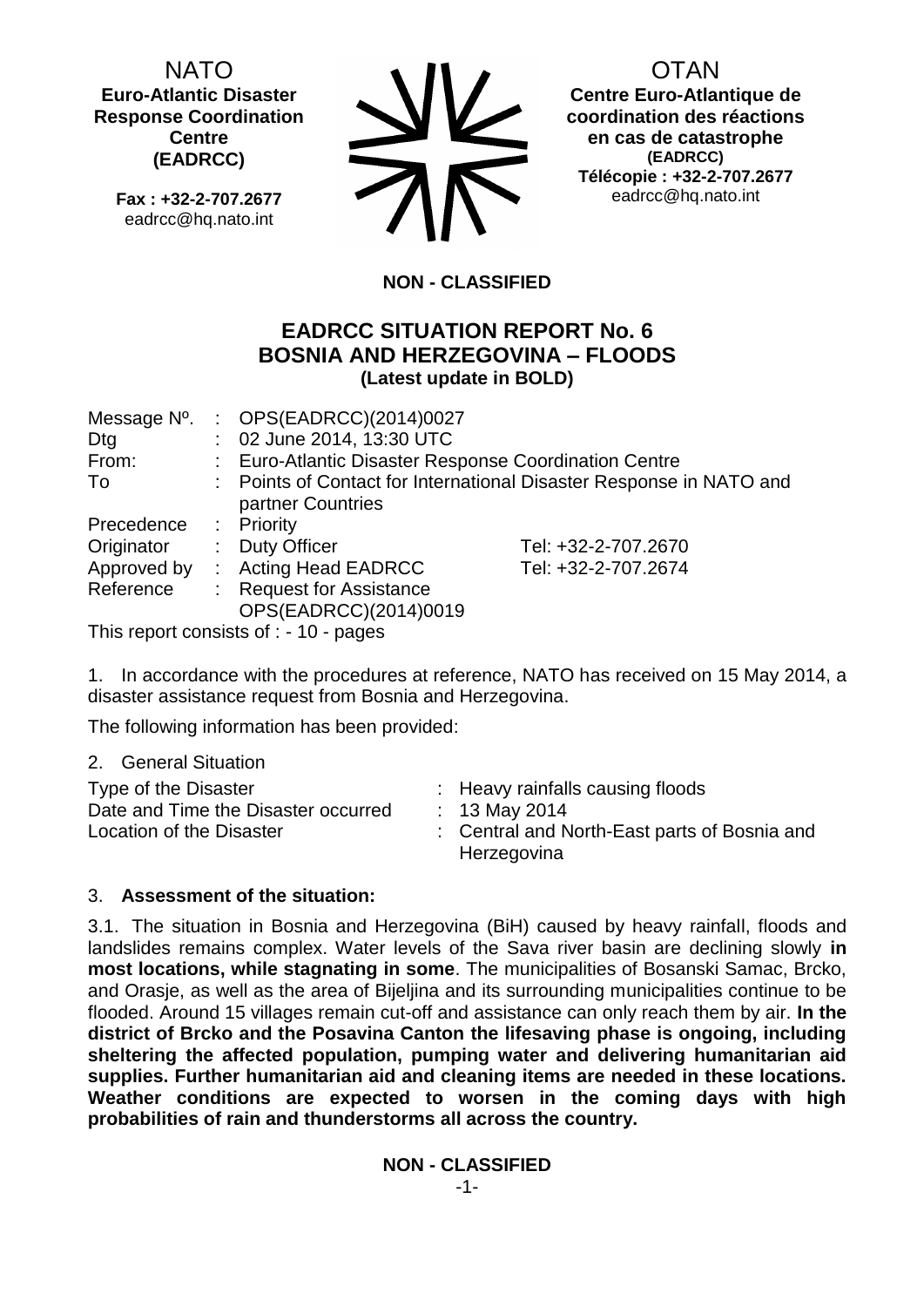

3.2. In most areas the ongoing efforts are entering the clean-up and recovery phase, while the lifesaving phase is coming to an end. **Recovery and reconstruction needs are being assessed and efforts are being undertaken to create minimum living conditions for the population of the affected areas.** Current priorities lie in the areas of debris clearance and management, demining, livelihoods, disposal of carcasses, and a fast clearance of medical and educational institutions **as well as housing, the reestablishment of municipality services, and the reconstruction of the industrial and commercial network**. **Waste collection and cleaning activities are ongoing.**

3.3. **About 4,900 landslides** have been reported since the beginning of the floods in the municipalities of Banovići, Čelić, Doboj East, Gradačac, Gračanica, Kalesija, Kladanj, Lukavac, Sapna, Srebrenik, Teočak, Tuzla, Živinice, Topcic Polje, Olovo. The greatest danger from landslides exists in the municipalities of Tuzla, Kalesija, and Banovici. **Local authorities are taking the necessary measures to evacuate endangered populations and to keep the landslides under control.**

3.4. An increased risk from landmines exists due to the dislodgement of minefields and their markings. Landslides have moved many mines to populated areas and towns. The situation is becoming critical. Approximately  $800$ km<sup>2</sup> are affected. Landmine incidents are repeatedly being reported with no casualties so far. Critical areas lie in Maglaj, Doboj, Zepce, Gracanica, Odzak, Orasje, Samac, Brod, Brcko, Srbas, and Drventa. Demining teams are engaged in the ongoing evacuation and rehabilitation operations from the consequences of landmines. Efforts must be made to raise awareness of the risks. The dislodgement of mines is a long-term challenge and could require a logistical operation of up to 3 months. **Several municipalities need urgent temporary mine marking.**

3.5. The contamination of the water supply system poses a potential health threat. On 19 May 2014, the Federal Institute of Public Health warned of a high risk of infectious diseases epidemics in the affected areas. **For the moment, the epidemiological situation is stable, but concerns remain about water borne and vector borne diseases.**

3.6. The damage of infrastructure, houses and roads as well as crops is huge. **In many locations water systems have been re-established. However, the water is not potable in most areas. Emergency water purification systems have been provided. Sewage systems are damaged in numerous locations.** The electrical power grid was severely affected in some areas and is slowly being restored. Many areas remain without electricity and recovery may take time due to the absence of the necessary equipment and transformers. **Some locations still do not have telephone communication.** Main roads are becoming increasingly functional, but side roads and over 20 bridges have been destroyed or damaged. **Some main and regional roads remain closed and circulation is limited on several other roads. Nevertheless, transportation systems and road traffic are slowly stabilizing.** Many crops have been completely destroyed severely affecting livestock. The region of Posavina with the highest percentage of arable land in the country remains severely affected. The total damage to agricultural lands has not yet been confirmed. For the maintenance of livelihoods, there is an urgent need for seeds, since the planting season will soon be over. **Efforts to achieve a minimum of agricultural production are being made. Emerging priorities are soil decontamination, replanting of seeds in time for the crops season, livestock repopulation, and feed for livestock.**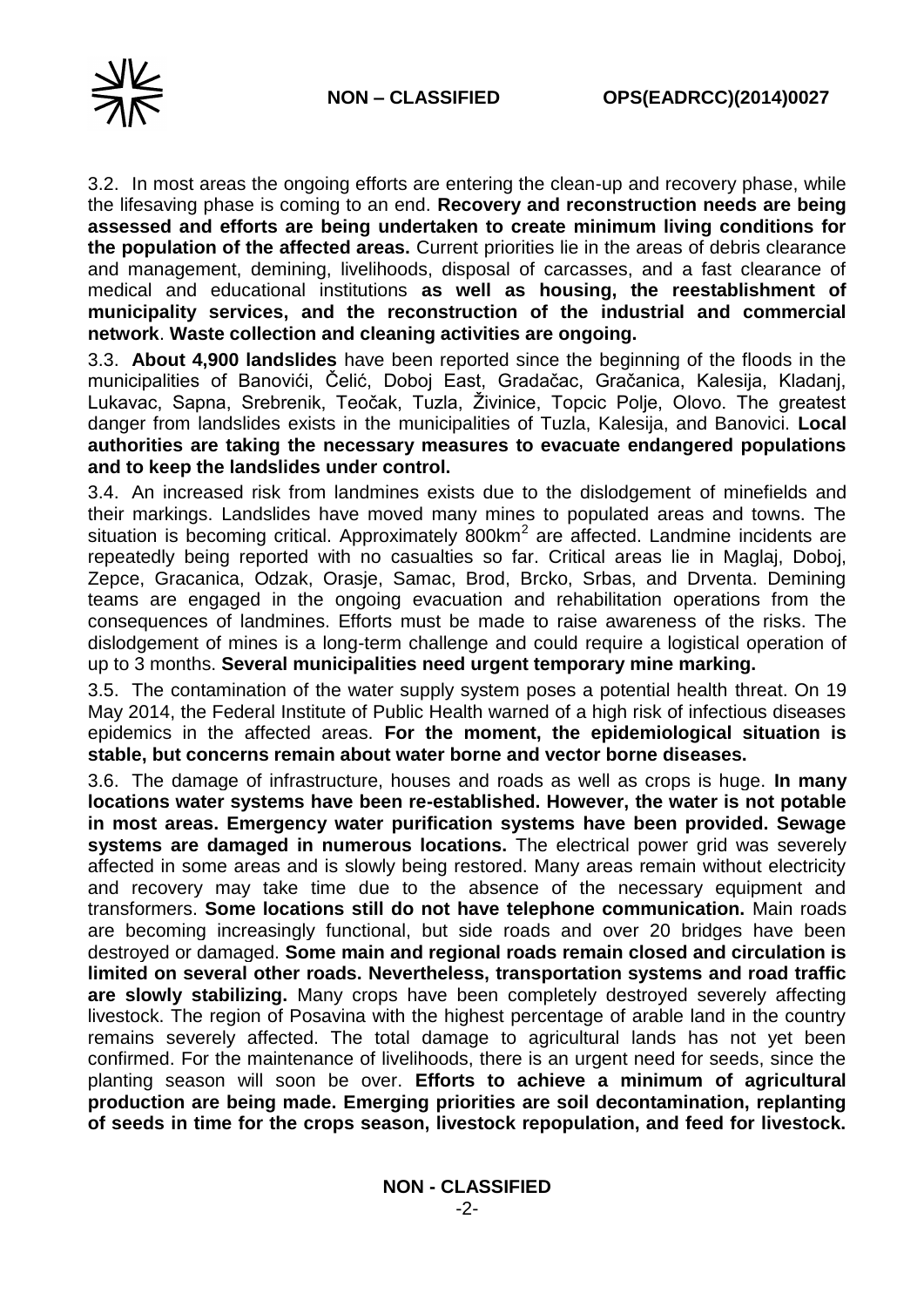

**Regular supplies of essential goods to the affected areas are being established. Programmes for socio-economic recovery are being developed.**

3.7. One quarter of the country's population has been directly affected by the floods. **Many temporary accommodation facilities are almost empty since the majority of the affected people stays with relatives and friends.** The number of injured has not yet been confirmed.

### 4. **National resources available for disaster response and measures taken.**

4.1. All national resources are involved in dealing with the consequences of the disaster.

### 5. **Assistance provided by Allied, partner nations and international organizations:**

5.1. On 17 May 2014, Albania provided assistance to BiH in form of 5 boats and an operational team of 15 persons. For the transportation of their team and the boats they also had 2 minivans and 2 high practicability vehicles. The Albanian team is operating in Kopanice and Vicinovic. The Volunteer Centre of Albanian Civil Emergencies sent six medical personnel to support the operations.

5.2. Referring to the ongoing assistance provided by first responders of Austria under the European Union Mechanism in BiH, due to operational reasons members of the Austrian team on site have to be replaced on 21 May 2014. The new team is comprised of 33 persons (Fire Brigade Association of Lower Austria and Austrian Water Rescue Association), 9 vehicles, 7 trailers and 8 motorized boats. They stand ready to conduct rescue operations using boats and up to a limited extent transport/logistic tasks in the area of Orasje. On 23 May 2014, Hilfswerk Austria International (HWA) allocated 45.000 EUR through two EU funded projects for support to the Roma communities (distribution of food, potable water, hygiene, tools, disinfection items). HWA offered assistance for the Recovery Needs Assessment. **Since 28 May 2014 HCP teams and a water purification unit are active in affected areas. On 1 June 2014, HWA distributed sets of tools for cleaning of debris and sediment to 12 of the most vulnerable families, 27 sets of disinfection facilities and 7 motor sprayers for disinfection.**

5.3. Azerbaijan sent humanitarian aid, containing 11 motor boats of various kinds, 260 units of different size tents, 300 sleeping bags, 1500 blankets, 30 power generators, 20 units water pumps, sets of clothes for use in special chemical-bacteriological conditions, cranes and other necessary materials and equipments.

5.4. Belgium offered 1 HCP module and 1 WPS through the EU ERCC mechanism with the following configuration: 3 vehicles with a Kuyken system: 24.000L/min with output pressure of 13 bars and 3 km of hoses (the most versatile configuration); 1 PEZ vehicle with 10.000 liters capacity and with an output pressure of 10 bars (suction limited to 8 meters); 1 alternator pump-crane with a capacity of 24.000 liters with output pressure of 3 bars; 2 container truck with crane; 1 pickup with mud pump of 5000 liters; 3 commando vehicles. Trucks with 27 military personnel equipped with high capacity pumps and water purification material left Belgium. **The team with 27 members and equipment arrived and is active in the field since 21 May 2014.**

5.5. Bulgaria sent humanitarian aid (tents, blankets, bed linens, bed linen for children, pillows, rubber boots, socks, folding beds with mattresses and 21 tons of mineral water).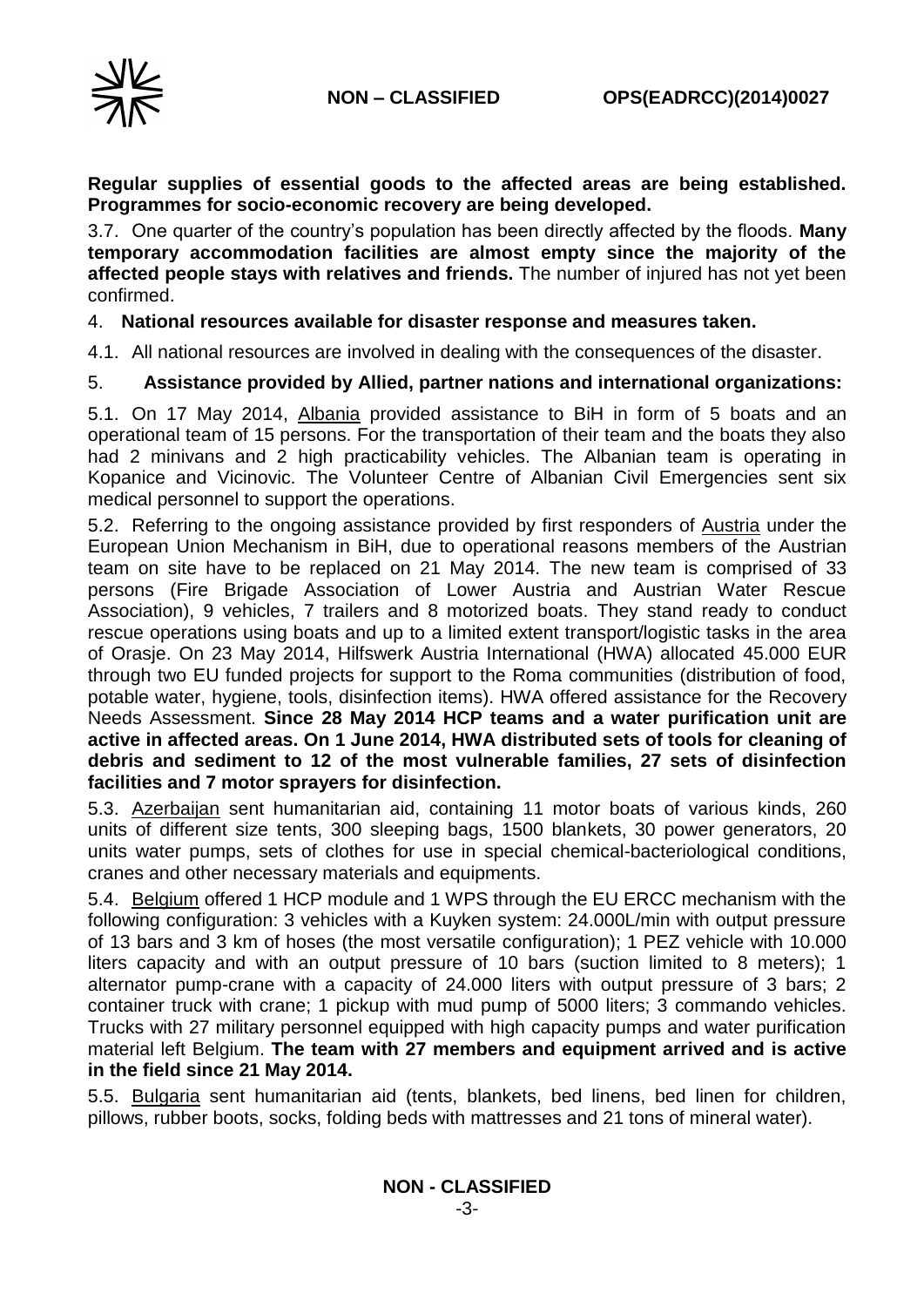5.6. Croatia offered 2 helicopters with 15 people, a State Emergency Fire-fighting brigade with 11 firefighters, 3 vehicles carrying pumps, aggregates and rescue equipment, State emergency civilian protection brigade with 8 people, 4 vehicles, 3 tin boats with motors and other equipment, a Public Fire-fighting brigade with 6 people and 2 vehicles. The Government of Croatia decided to extend their deployment until 21 or 23 May 2014.

5.7. The Czech Republic donated 182,000 EUR for humanitarian aid and offered 1.120 pieces of humanitarian aid kit containing cooking sets, medical kits, sets for preparation of drinking water, hygienic sets, personal safety kits, emergency blankets, and drinking water ready to use. Individual components of the kit are stored in a portable plastic container with a safety lid, which is designed as a measuring container that can be also used for preparation of drinking water. The Czech Republic provided ground transport by a truck. Kits are packed on 7 pallets (160 pcs on each pallet). On 26 May 2014, the Czech Republic sent a fire-fighting team with two water pumps and two trucks with humanitarian aid (hygienic items, clothes, drinking water and boots) to be distributed through the Red Cross.

## 5.8. **On 1 June 2014, an ICT and logistics expert from Finland has deployed as part of the European Union Civil Protection Group.**

5.9. France sent two firefighters, a doctor and a water purification expert as well as water purification equipment, a mobile ambulance (tent 54  $m^2$ ) and other materials (boots, clothes etc.). They will be present in the affected areas until 26 May 2014. On 21 May 2014, France sent a WASH Unit (4 persons) with equipment for water purification (4m<sup>3</sup>/h). The unit will be deployed until 27 May 2014. An additional team with three experts and equipment for water purification (4m<sup>3</sup>/h) deployed until 31 May 2014. French mine expert will stay in BiH until 30 May 2014. Also, 23 tents  $(25 \text{ m}^2)$  were delivered to affected areas.

5.10. The former Yugoslav Republic of Macedonia<sup>1</sup> offered a team with 30 members and 6 boats as well as humanitarian aid.

5.11.Germany offered a high capacity pumps module 18 May 2014. Germany sent two teams from the Agency for Technical Relief (THW), each team having 15 experts. THW and German relief organizations are still operating in affected areas. The German Federal Government granted 1.000.000 EUR - humanitarian aid for BiH and Serbia. **As of 30 May 2014, 75 THW volunteers from Germany were working in affected areas.**

5.12.Greece offered to the Government of BiH the sum of 100.000 EUR as an emergency assistance to the relief efforts in the floods stricken area.

5.13.On 21 May 2014, Hungarian Interchurch Aid offered 100.000 sandbags. **On 29 May 2014 Hungarian Red Cross delivered around 7500 EUR worth of drinking water, baby food, blankets, hygienic kits etc. There was a supply of approx. 1000 waterproof tents by the Hungarian Army. 100.000 sandbags are still being used in the North of BiH. The process of delivering a few hundred Tetanus vaccines is under way.**

5.14.The Government of Ireland provided 50,000 EUR to World Vision Ireland to support their relief work in BiH. The funding will be used to provide psychological support and counseling services to children affected by the floods and to purchase vaccines to prevent the outbreak of infectious diseases.

<sup>-</sup> $1$  Turkey recognizes the Republic of Macedonia with its constitutional name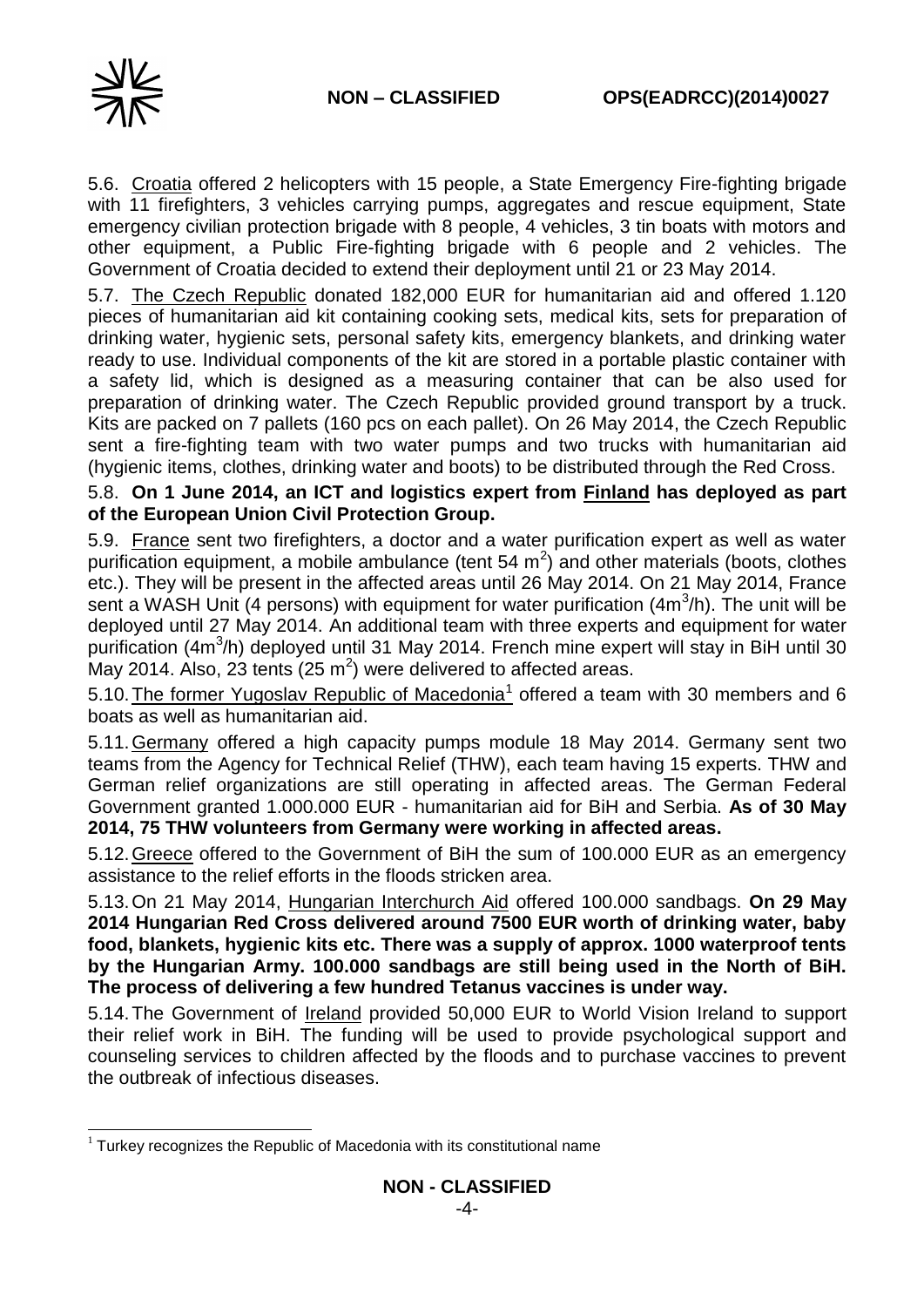

5.15.Israel contributed 40.000 USD for purchasing blankets, medications, mattresses, boots, heaters, etc.

5.16.Italy sent a contribution of 100,000 EUR through the Red Cross for immediate assistance. On 23 May 2014, 120 people from the Italian Civil Protection arrived in BiH to work on sanitation/water purification.

5.17.On 17 May 2014, the Government of Japan decided to provide emergency relief goods worth 10 million yen (tents, blankets, sleeping bags, plastic sheets, portable water tanks, water tanks for the field, portable water pacificators, generators and etc.) to BiH through the Japan International Cooperation Agency (JICA). Japan is ready to provide high-tech flood alert monitoring equipment. Three advanced Water Rescue Support Vehicles will be delivered by the end of the fiscal year 2014. Humanitarian aid consists of sleeping mattresses and blankets delivered to the Red Cross Society of BiH on 23 May 2014.

5.18.Kuwait donated 182,000 EUR for humanitarian aid (food and clothes).

5.19.**The joint high capacity pumping module BaltFloodCombat consisting of 19 persons and 3 pumps is provided jointly by Estonia / Latvia / Lithuania.** 

5.20.Luxembourg sent a team with 22 members, 5 boats and vehicles.

5.21.Montenegro sent humanitarian aid - raincoats, boots, blankets, water cans, food, clothes and hygiene for babies, water, food in cans, clothes for adults.

5.22. Netherlands contributed 50,000 EUR via the Dutch Red Cross on 19 May 2014 and 500,000 EUR as emergency assistance for BiH and Serbia on 23 May 2014.

5.23.Norway donated 5 million Norwegian Krones (615.000 EUR) for the emergency phase (funding for most immediate needs) and 16,5 million Norwegian Krones (2,3 million EUR) for the reconstruction phase (reconstruction of institutions and infrastructure such as schools, hospitals, roads and bridges that have been damaged by the flood). On 26 May 2014, Norway offered generators (18 Kv and 45 Kv), water purification units, distribution boxes/electrical kits and tanks with 5.000 liters of water (615.000 EUR) through UNDP. **On 30 May 2014, Norwegian People's Aid (NPA) assisted to civil protection by building additional protection of Sava riverbank, evacuation of civilians from flooded areas and medical support to local population; distribution of food and drinking water, collection of water samples for analysis, loading of heavy remaining left in the flooded areas and fallen animals. NPA provided and delivered to the crisis headquarters 180 gumboots, 600 protection-work gloves, 4,500 protective masks and 175 shovels; collection of information on possible mine migration and migration of marking signs.**

5.24. Pakistan sent humanitarian aid, containing tents, ration packs, blankets, clothes, sleeping bags, jackets, jerseys, mats, t-shirts, rain coats, kitchen sets, aqua tablets and food.

5.25.Poland provided water pumps, 14 trucks and a team. **On 28 May 2014, humanitarian aid (various hygienic items and disinfectors) was distributed through the Red Cross.**

5.26.Romania offered a water purification system and a team. On 23 May 2014, Romania sent humanitarian aid - food, water, blankets, bed sheets and pillowcases.

5.27.**Russia sent 38 tons of humanitarian aid (generators, boats, water pumps, blankets, tents and food).**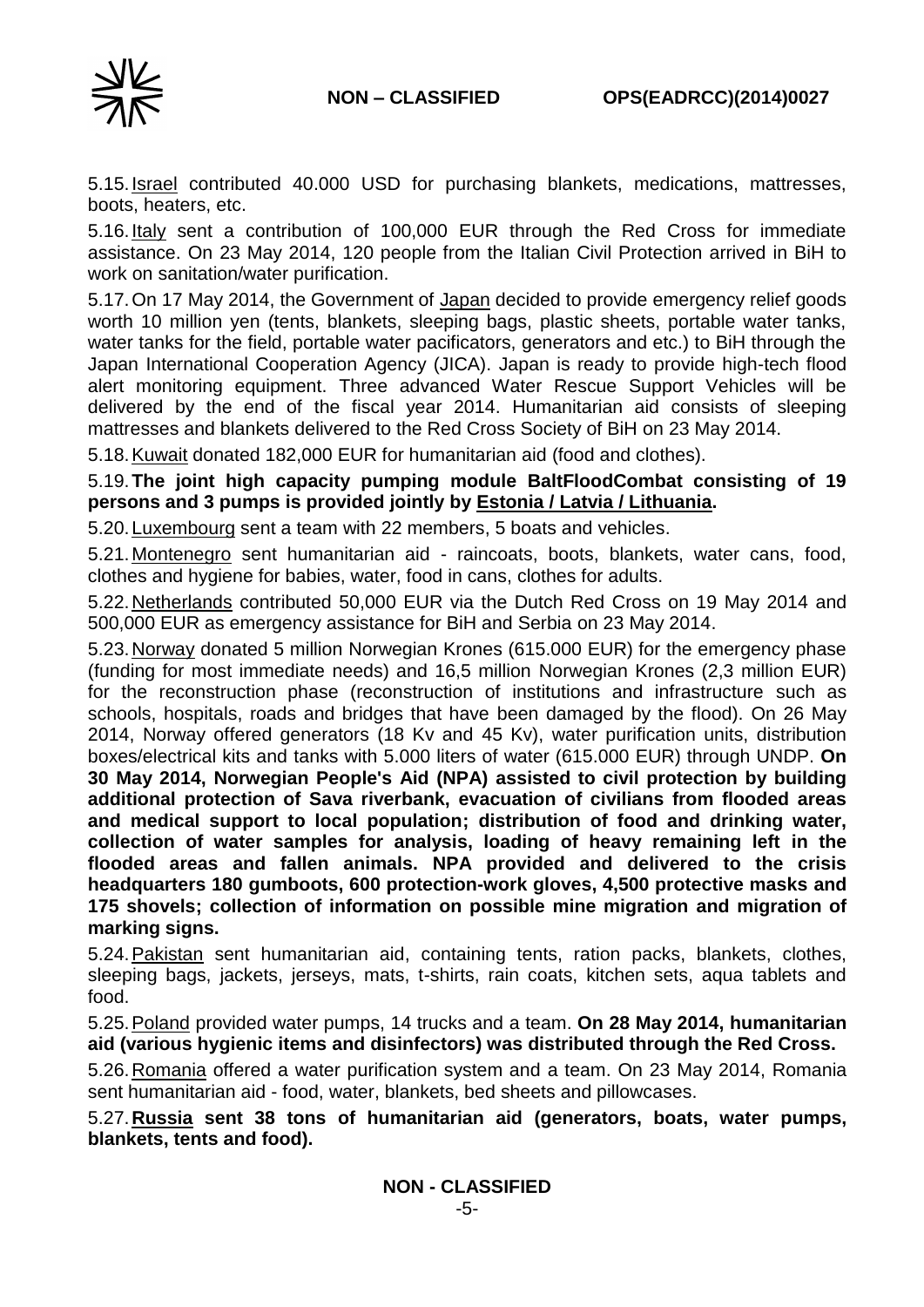

5.28.Slovakia offered rescue teams and humanitarian aid (pumps, generators, bags, raincoats, rubber boots (50.000 EUR). **On 27 May 2014, Slovakia offered humanitarian aid, containing 5 sludge pumps, 5 power generators, 10 heaters, 10 tens, 100 blankets, 200 rubber boots, 800 raincoats, 6229 towels, 2360 cloths, 633 toiletries, 200 canisters of fuel (20 litters), 2 metal crates, 10 wood and 18 metal pallets (approximately 72.100 EUR).**

5.29.On 16 May 2014, Slovenia provided a rescue unit (12 people) with 4 boats and 2 helicopters including crews and equipment necessary for evacuation. A helicopter will be in BiH until 23 May 2014. Slovenia offered to deploy their Police teams specialized in detection of corps under water with the necessary equipment. **On 28 May 2014 Slovenia offered 35 firefighters, vehicles, pumps. A team of Slovenian Civil Protection (70 persons and 22 vehicles) arrived in BiH to support with pumping of mud, water and gasoline. Also, if needed they perform cleaning of infrastructure on dry land (no boats) like bridges and similar. On 29 May 2014, the team of Slovenian Civil Protection (70 persons and 22 vehicles) arrived in BiH to support with pumping of mud, water and gasoline.** 

5.30.On 26 May 2014, Spain contributed 40,000 EUR in humanitarian aid (food, shelter and basic necessities) for BiH and Serbia through IFRC.

5.31.Sweden sent two experts in the team of European Union Humanitarian Aid and Civil Protection. **On 28 May 2014, Sweden offered 6 water purification modules, 2 mobile laboratories and 11 experts.**

5.32.On 19 May 2014, the Government of Switzerland offered experts in dealing with water/sanitation and the environment in the flooding crisis. Additionally, one helicopter arrived in BiH on 20 May 2014 and is available to EUFOR operations in flooded areas until 28 May 2014. Switzerland sent two WASH teams and two HAZMAT specialists with mobile labs deployed. Two water distribution systems and cleaning kits should have arrived on 25 May 2014, as well as two additional WASH specialists with mobile labs. A set of 7 fisherman boots, 100 rubber boots, 100 pairs of gloves and 100 shovels distributed. Switzerland donated 500,000 Swiss Francs (CHF) as emergency humanitarian aid response for BiH and Serbia. Switzerland allocated additional 150,000 CHF for small actions related to the flood crisis. **On 25 May 2014, additional two water and sanitation (WES) specialists were deployed. In total 4 WES, 2 HazMat and 1 landslide specialists are working in BiH.**

5.33.Turkey provided assistance through the Turkish battalion of EUFOR. A convoy of 19 vehicles with humanitarian aid (hygienic stuff, clothes, drinking water, boots, white-ware, trunks, water evacuation systems, fire extinguishers, rescuing material, generators, diving equipment, first aid equipment, 2,250 blankets and kitchen-kits for 432 families) is on the way to BiH. On 21 May 2014, Turkey sent additional humanitarian aid, containing 35.000 cans of food, 1,5 tons of flour, 600 kg liquid oil, baby food, biscuits, 7 tons drinking water, 1,5 tons fuel oil, generators, 300 shovels-axes-rakes, 300 boots and 150 blankets. According to UN reports, all humanitarian aid from Turkey arrived and was distributed.

# 5.34.**Turkmenistan sent humanitarian aid (40 tons of eating grain powder and 1600 packs).**

5.35.The United Kingdom offered 4 boats, 2 kayaks and 33 persons.

5.36.The United States offered 15 pumps for pumping water, 257 sleeping bags, 400 bed sheets, 351 folding cots, 391 blankets, 410 sleeting mats, 14 space heater, 244 steel water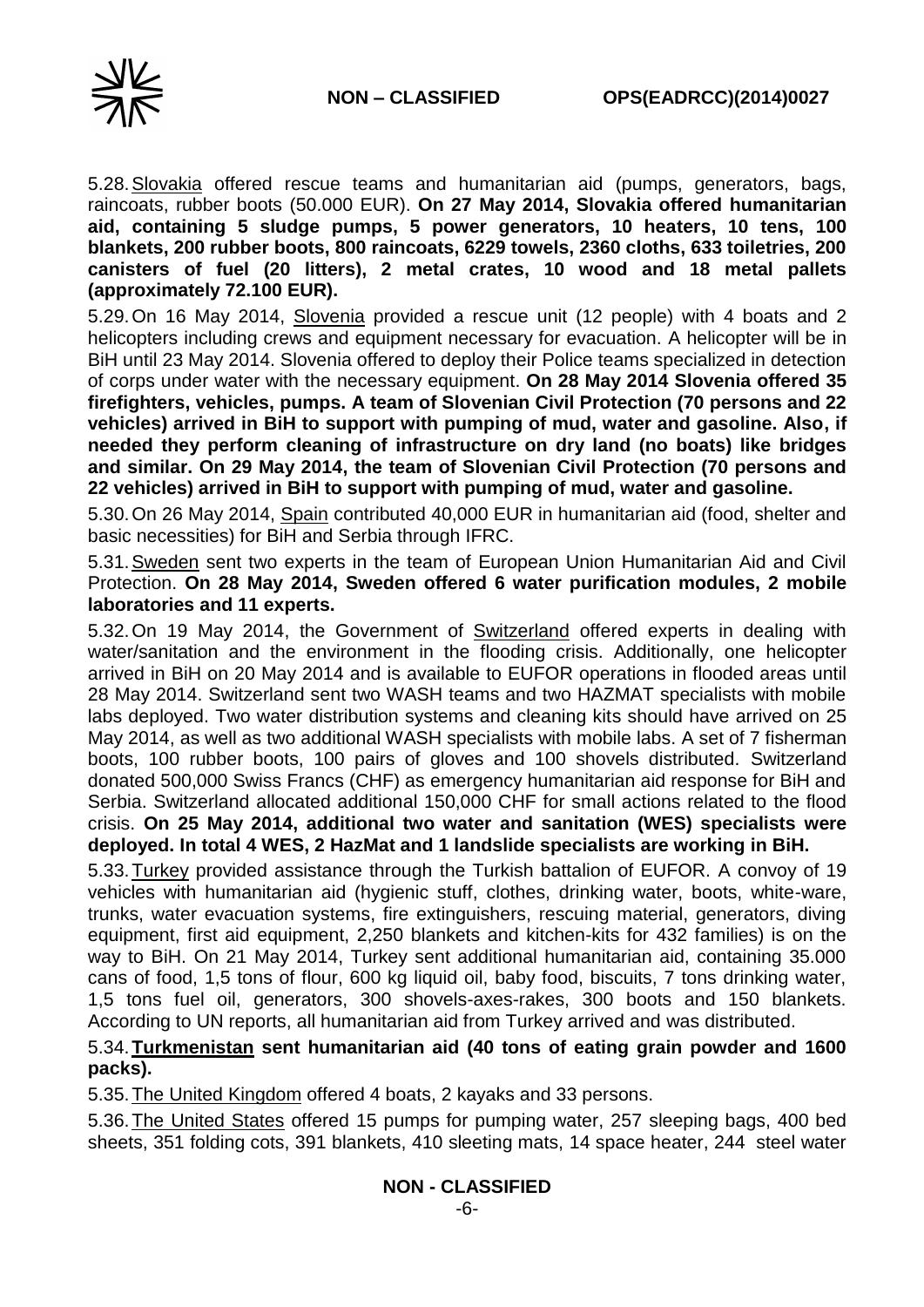

cans, 1 kitchen utencils (box), 432 military mess kits, 3 kitchen equipment sets, 462 plastic water cans, 7 generator sets (5 kW), 239 fuel cans, 755 intrenching tools/shovels, 366 wet weather trousers, 90 men's overshoes/boots**.** On 19 May 2014, US donated 13 motorboats for Bjeljina and Orasje, water rescue modules and teams. On 23 May 2014, the USA allocated 1.500.000 USD for incinerators for dead animals, generators, water systems, seeds, animal feed, fertilizers etc. On 25 May 2014, the United States offered generators (18 Kv and 45 Kv), water purification units, distribution boxes/electrical kits, tanks with 5.000 liters of water (1.500.000 USD) through UNDP.

5.37.The Animal Diseases Research Association (ADRA) opened current budget of 100,000 USD with possibility of additional funding. Hundreds of ADRA volunteers engaged in the preparation and delivery of packages of food, water, hygiene items, clothes, utensils and medicines for the population of affected areas.

5.38.The Catholic Relief Services (CRS) sent eight field teams to the affected regions to evaluate the greatest needs for support. The CRS has committed 500.000 USD emergency relief efforts and flood recovery throughout BiH and Serbia.

5.39.The International Fund for Animal Welfare (IFAW) sent 2 livestock feed experts.

5.40.The International Medical Corps (IMC) sent emergency teams in the field in BiH and Serbia. The IMC together with Luftfahrt Ohne Grenzen secured over 1.000.000 EUR for food items (mainly organic baby food) to BiH, Croatia and Serbia. It will be distributed through the Red Cross.

5.41.The Organization for Security and Cooperation in Europe (OSCE) loaned two heavy duty generators. The OSCE purchased and delivered water, blankets, work gloves, shovels, heavy duty bags, protection masks, rubber boots, torches, batteries, antiseptic gel and liquid, toothbrushes, toothpastes and disinfecting agents through the Red Cross Society. It is procuring items for children (blankets, underwear, socks, soaps, shampoos, wet wipes, tooth pastes, tooth brushes, towels, toilet paper, disinfection means, mosquito repellants, diapers for older children suffering from cerebral paralyses, diapers for babies). Additionally, two heavy duty generators were provided to the Ministry of Security of BiH.

5.42.On 16 May 2014, the Oxford Committee for Famine Relief (OXFAM) activated donors as well as the Oxfam Confederation to raise some emergency donations. A senior WASH expert from the OXFAM was seconded to BiH. The OXFAM donated 30,000 EUR for disinfection material, sanitary kits, etc.

5.43.The Red Cross is transporting patients on dialysis, evacuating people, delivering food, blankets, clothes, sponges, pumps, boots and disinfectants to the most affected communities throughout the country. A Field Assessment and Coordinating Team has deployed (team leader, water and sanitation, communications, recovery, logistics and information management). 334,013 CHF were allocated from the DREF (Disaster Relief Emergency Fund) to assist 8,000 people.

5.44.On 22 May 2014, the Save Place for Children (SPfC) sent 250 Hygiene kits for families with 150 baby food and hygiene kits for children and families in collective centers. The SPfC offered sets of tools, equipment, disinfectants and personal protection kits for clean up and rehabilitation of 29 educational institutions in Zenica-Doboj Canton. On 26 May 2014, SPfC opened the children's village houses for displaced families (Sarajevo – accommodated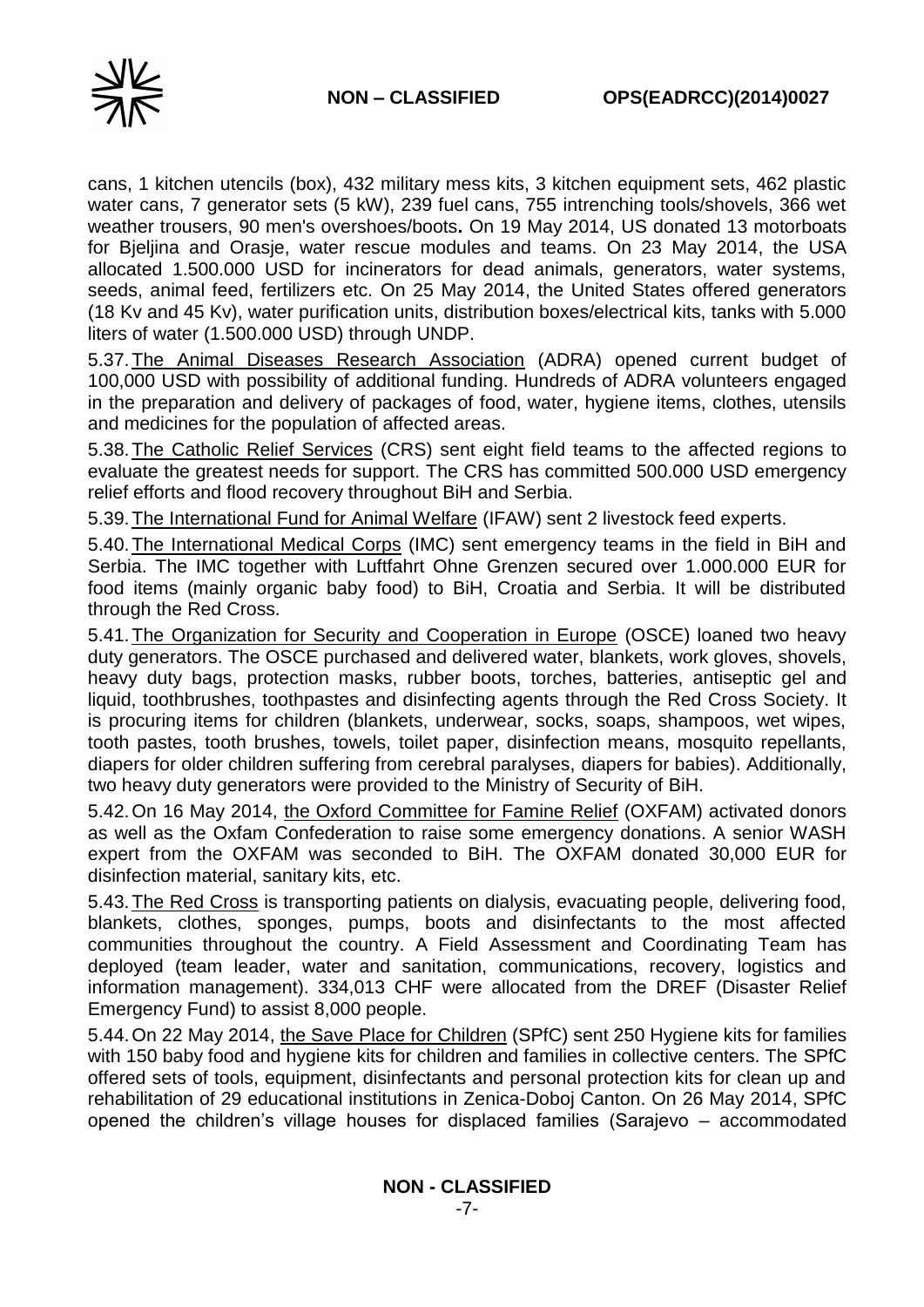



three families and organized edutainment activities and psychosocial support to 40 children from Svrake area; Gračanica – one family from Orašje accommodated).

5.45.Several agencies of the United Nations (FAO, IOM, UNDP, UNESCO, UNFPA, UNHCR, UNICEF, UNOCHA, UNOHCHR, UNWOMEN, WFP, WHO) provided financial support and in-kind assistance to various parts of the country.

5.46.The World Bank approved a 24 million USD credit for the Drina Flood Protection Project to Bosnia and Herzegovina.

5.47.**From 16 May 2014 the World Vision distributed the following humanitarian aid items: 3,513 food items (bread, canned food, etc), 4.972 cleaning tools and equipment (raincoats, boots, masks, gloves, shovels, etc), 16.128.5 liters of liquids (water, mineral water, juices, milk), 8 motor sprinklers, 2 power jet water cleaners, 5.464 hygienic items (diapers, wet wipes, etc), 504 hygienic and cleaning packages, 300 liters of bleach, 30 kg of pest control, 77 kg and 20 liters of disinfect, more than 54 medical supplies, 300 liters of fuel, 50 liters of cooking oil, 100 kg of detergent, 80 liters of shampoo, 40 liters of liquid soap, 60 jumbo packs of diapers, 30 pieces of sewage pipe connectors and 360 clothing items.**

|      | <b>Description</b>                                                                                                                              | <b>Effective Date</b> | Quantity   |
|------|-------------------------------------------------------------------------------------------------------------------------------------------------|-----------------------|------------|
| 6.1  | Temporary shelters (prefabricated houses)                                                                                                       | <b>ASAP</b>           | <b>TBC</b> |
| 6.2  | <b>Dryer</b>                                                                                                                                    | <b>ASAP</b>           | <b>TBC</b> |
| 6.3  | <b>Fuel</b>                                                                                                                                     | <b>ASAP</b>           | <b>TBC</b> |
| 6.4  | Seeds and fertilizer                                                                                                                            | <b>ASAP</b>           | <b>TBC</b> |
| 6.5  | Livestock feed                                                                                                                                  | <b>ASAP</b>           | <b>TBC</b> |
| 6.6  | <b>Sleeping bag</b>                                                                                                                             | <b>ASAP</b>           | <b>TBC</b> |
| 6.7  | <b>Construction supplies</b>                                                                                                                    | <b>ASAP</b>           | <b>TBC</b> |
| 6.8  | Window and door                                                                                                                                 | <b>ASAP</b>           | <b>TBC</b> |
| 6.9  | Furniture, especially bed                                                                                                                       | <b>ASAP</b>           | <b>TBC</b> |
| 6.10 | Bathroom equipment (sink, toilet, bath and other)                                                                                               | <b>ASAP</b>           | <b>TBC</b> |
| 6.11 | Kitchen appliances, especially fridges                                                                                                          | <b>ASAP</b>           | <b>TBC</b> |
| 6.12 | <b>Tent (family-size)</b>                                                                                                                       | <b>ASAP</b>           | 1000       |
| 6.13 | <b>Sponge mattress</b>                                                                                                                          | <b>ASAP</b>           | 50.000     |
| 6.14 | Various medicaments (pharmaceutical drugs, antibiotics,<br>vaccines (anti-tetanus, hepatitis A, typhus), diverse anti-venom<br>for snake bites) | <b>ASAP</b>           | <b>TBC</b> |
| 6.15 | <b>Water purification systems</b>                                                                                                               | <b>ASAP</b>           | 20         |
| 6.16 | <b>Water filter</b>                                                                                                                             | <b>ASAP</b>           | 30.000     |
| 6.17 | Power generator (small and medium power)                                                                                                        | <b>ASAP</b>           | 300        |
| 6.18 | Potable water                                                                                                                                   | <b>ASAP</b>           | 500.000L   |
| 6.19 | <b>Disinfectants</b>                                                                                                                            | <b>ASAP</b>           | 50.000     |
| 6.20 | <b>Emergency health kit</b>                                                                                                                     | <b>ASAP</b>           | 50.000     |

6. The list of requirements for international assistance **(priorities in bold)**: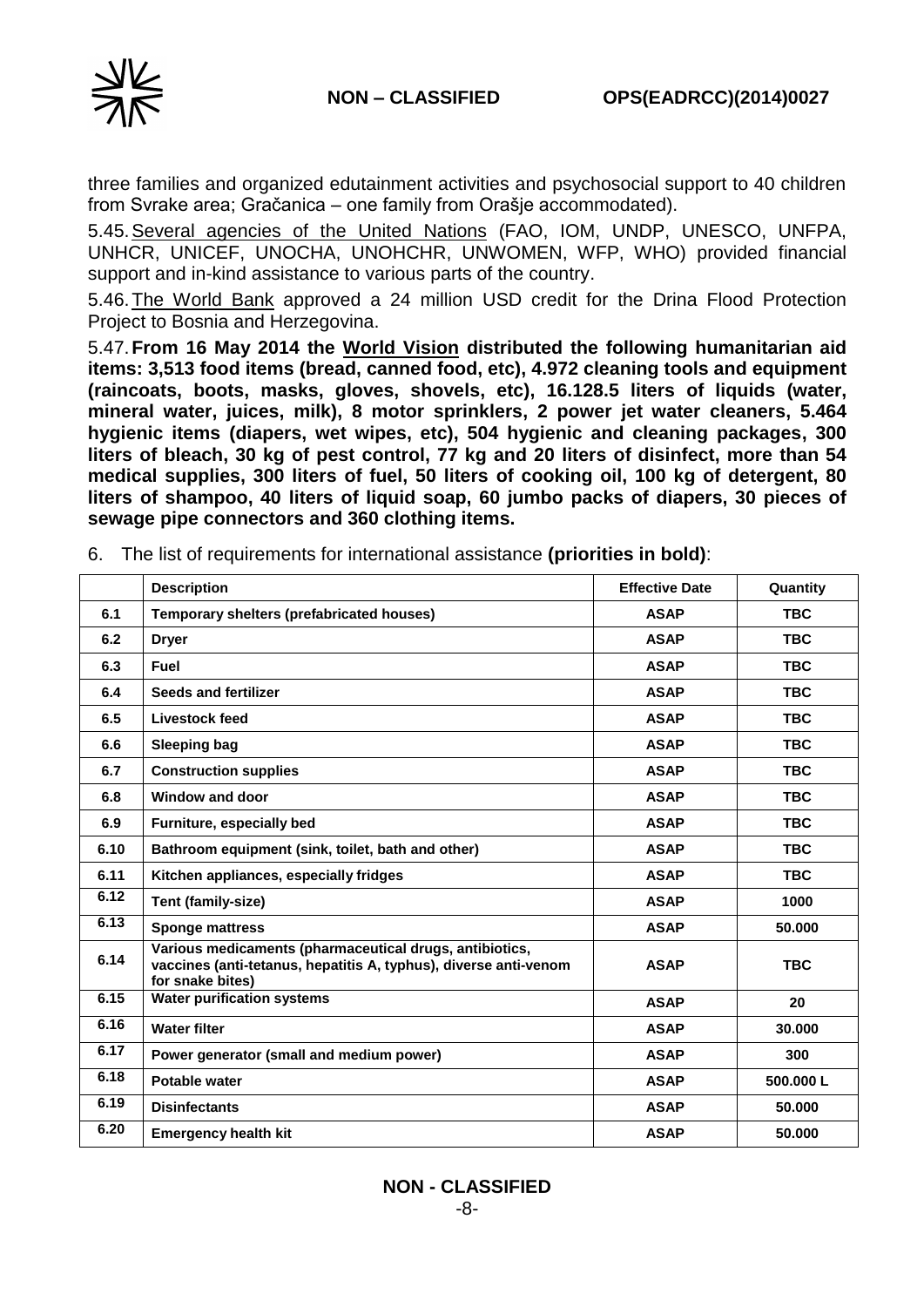

| 6.21 | Tools (shovels, brooms, rakes, pitchforks)                                                                                                      | <b>ASAP</b> | 5.000                                    |
|------|-------------------------------------------------------------------------------------------------------------------------------------------------|-------------|------------------------------------------|
| 6.22 | <b>Water pump</b>                                                                                                                               | <b>ASAP</b> | <b>TBC</b>                               |
| 6.23 | Sludge pump                                                                                                                                     | <b>ASAP</b> | <b>TBC</b>                               |
| 6.24 | <b>Masks and gloves</b>                                                                                                                         | <b>ASAP</b> | 7.000                                    |
| 6.25 | Life jacket                                                                                                                                     | <b>ASAP</b> | 1000                                     |
| 6.26 | Raincoat                                                                                                                                        | <b>ASAP</b> | 3.500                                    |
| 6.27 | Mobile kitchen                                                                                                                                  | <b>ASAP</b> | 50                                       |
| 6.28 | Potable water tanks                                                                                                                             | <b>ASAP</b> | 500                                      |
| 6.29 | Garden cart                                                                                                                                     | <b>ASAP</b> | 5.000                                    |
| 6.30 | Suction basket for hoses (75 and 110 mm)                                                                                                        | <b>ASAP</b> | 500                                      |
| 6.31 | Rechargeable flashlight                                                                                                                         | <b>ASAP</b> | 3000                                     |
| 6.32 | Food package                                                                                                                                    | <b>ASAP</b> | 1000<br>tons/50.000                      |
| 6.33 | Food cans, which including foods for diabetics and pork (packed<br>separately)                                                                  | <b>ASAP</b> | 100.000                                  |
| 6.34 | Food set for baby and kid                                                                                                                       | <b>ASAP</b> | 10.000                                   |
| 6.35 | Fodder:<br>concentrate for cows;<br>$\bullet$<br>concentrate for pigs;<br>٠<br>milled corn;<br>$\bullet$<br>concentrated feed.<br>$\bullet$     | <b>ASAP</b> | 35 tons<br>20 tons<br>25 tons<br>20 tons |
| 6.36 | Dehumidifier                                                                                                                                    | <b>ASAP</b> | 10.000                                   |
| 6.37 | Blanket, sheet                                                                                                                                  | <b>ASAP</b> | 50.000                                   |
| 6.38 | <b>Boots</b><br>rubber boots:<br>$\bullet$<br>fishing boots (type overalls)<br>$\bullet$<br>other footwear;<br>$\bullet$<br>miner's boots.<br>٠ | <b>ASAP</b> | 2.000<br>2.000<br>20.000<br>1.000        |
| 6.39 | Personal hygienic items                                                                                                                         | <b>ASAP</b> | 10.000                                   |
| 6.40 | Spray pump for disinfectants                                                                                                                    | <b>ASAP</b> | 50.000                                   |
| 6.41 | Solar chargers                                                                                                                                  | <b>ASAP</b> | 1000                                     |
| 6.42 | Outboard engine for boats (various power)                                                                                                       | <b>ASAP</b> | 100                                      |
| 6.43 | Boats:<br>various size<br>aluminium                                                                                                             | <b>ASAP</b> | 100<br>30                                |
| 6.44 | Stretcher for the wounded (aluminium)                                                                                                           | <b>ASAP</b> | 200                                      |
| 6.45 | Candles                                                                                                                                         | ASAP        | 35.000                                   |
| 6.46 | Canister for water (15-20 L)                                                                                                                    | <b>ASAP</b> | 15.000                                   |
| 6.47 | Canister for fuel (20 L, metal)                                                                                                                 | <b>ASAP</b> | 1000                                     |
| 6.48 | Alpinist rope (thickness 8-10 mm, length max. 60-100 m)                                                                                         | <b>ASAP</b> | 300                                      |
| 6.49 | Substances and means for disinfecting water and wells                                                                                           | <b>ASAP</b> | 5.000                                    |
| 6.50 | Heaters (home use)                                                                                                                              | <b>ASAP</b> | 1000                                     |
| 6.51 | Diapers (for children, adults)                                                                                                                  | ASAP        | 5.000                                    |

# **NON - CLASSIFIED**